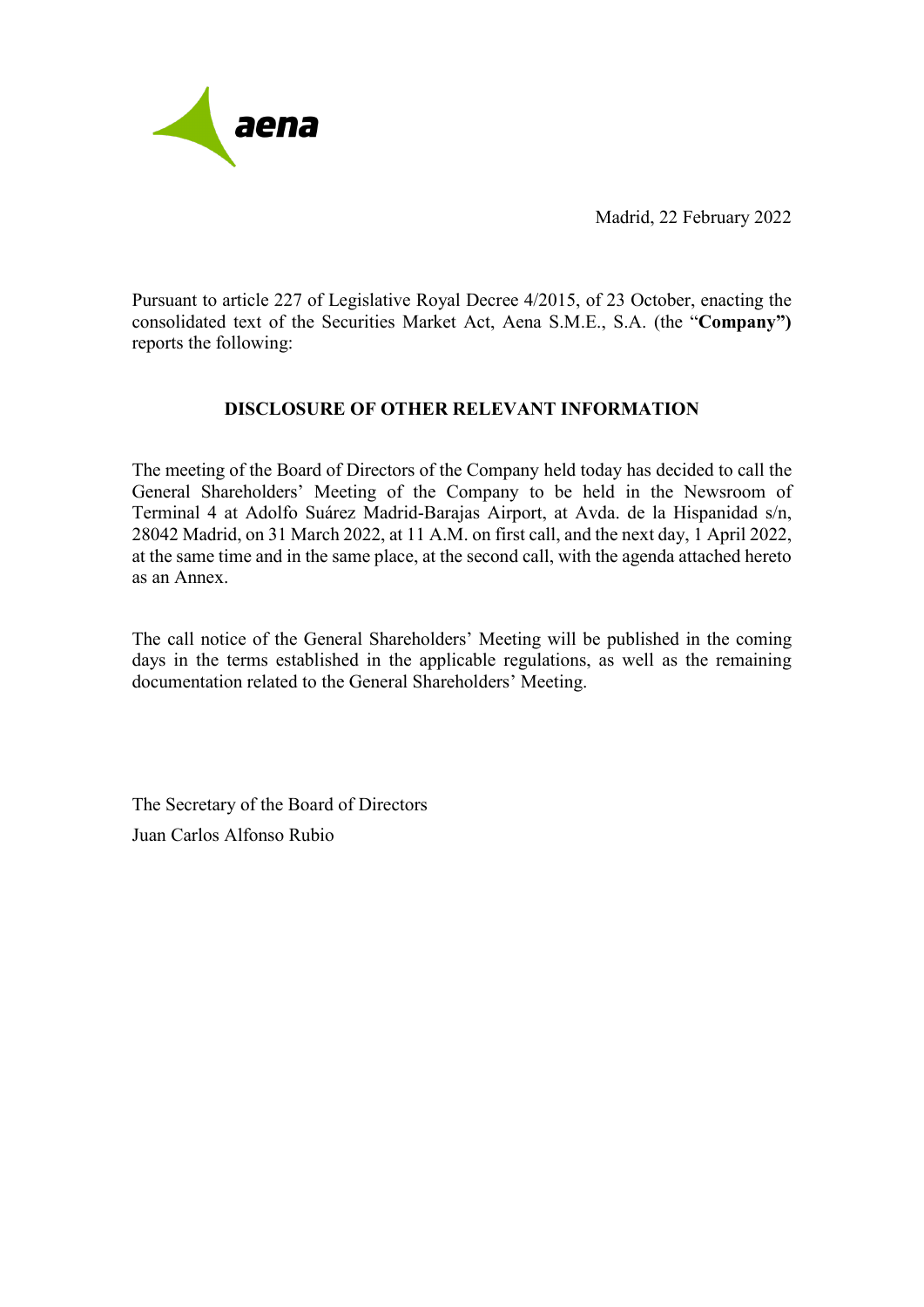

## **ANNEX**

## **AGENDA OF THE GENERAL SHAREHOLDERS´ MEETING TO BE HELD ON 31 MARCH 2022 AND 1 APRIL 2022 AT 11 A.M. ON FIRST AND SECOND CALL, RESPECTIVELY**

**First.** Examination and approval, if applicable, of the Individual Annual Accounts (balance sheet, profit and loss account, statement of changes in equity, cash flow statement and notes) and the Individual Management Report of the Company for the fiscal year ended 31 December 2021. **Second.** Examination and approval, if applicable, of the Consolidated Annual Accounts (balance sheet, profit and loss account, statement of changes in equity, cash flow statement and notes) and the Consolidated Management Report of the Company and its subsidiaries for the fiscal year ended 31 December 2021. **Third.** Examination and approval, if applicable, of the proposed appropriation of earnings of the Company for the fiscal year ended 31 December 2021. **Fourth.** Examination and approval, if applicable, of the Non-Financial Information Statement (EINF) for the fiscal year ended 31 December 2021. **Fifth.** Examination and approval, if applicable, of the corporate management for the fiscal year ended 31 December 2021. **Sixth.** Appointment of the external auditor for the fiscal year 2023. **Seventh.** Composition of the Board of Directors: Ratification, re-election and appointment of Directors, as applicable: 7.1 Ratification of the appointment by co-option of Mr Raúl Míguez Bailo as Proprietary Director. 7.2 Ratification of the appointment by co-option of Mr Manuel Delacampagne Crespo as Proprietary Director. 7.3 Re-election of Mr Maurici Lucena Betriu as Executive Director. 7.4 Appointment of Ms Eva Ballesté Morillas, with the category of Proprietary Director. **Eighth.** Amendment of Articles 14, 15, 17, 18, 20, 25, 27, 31, 44 bis and 50 of the Company's Bylaws. 8.1 Amendment of Article 14 (Powers of the General Shareholders' Meeting), Article 31 (Powers of the Board of Directors), in order to incorporate the new regime of Related-Party Transactions introduced

by Law 5/2021.